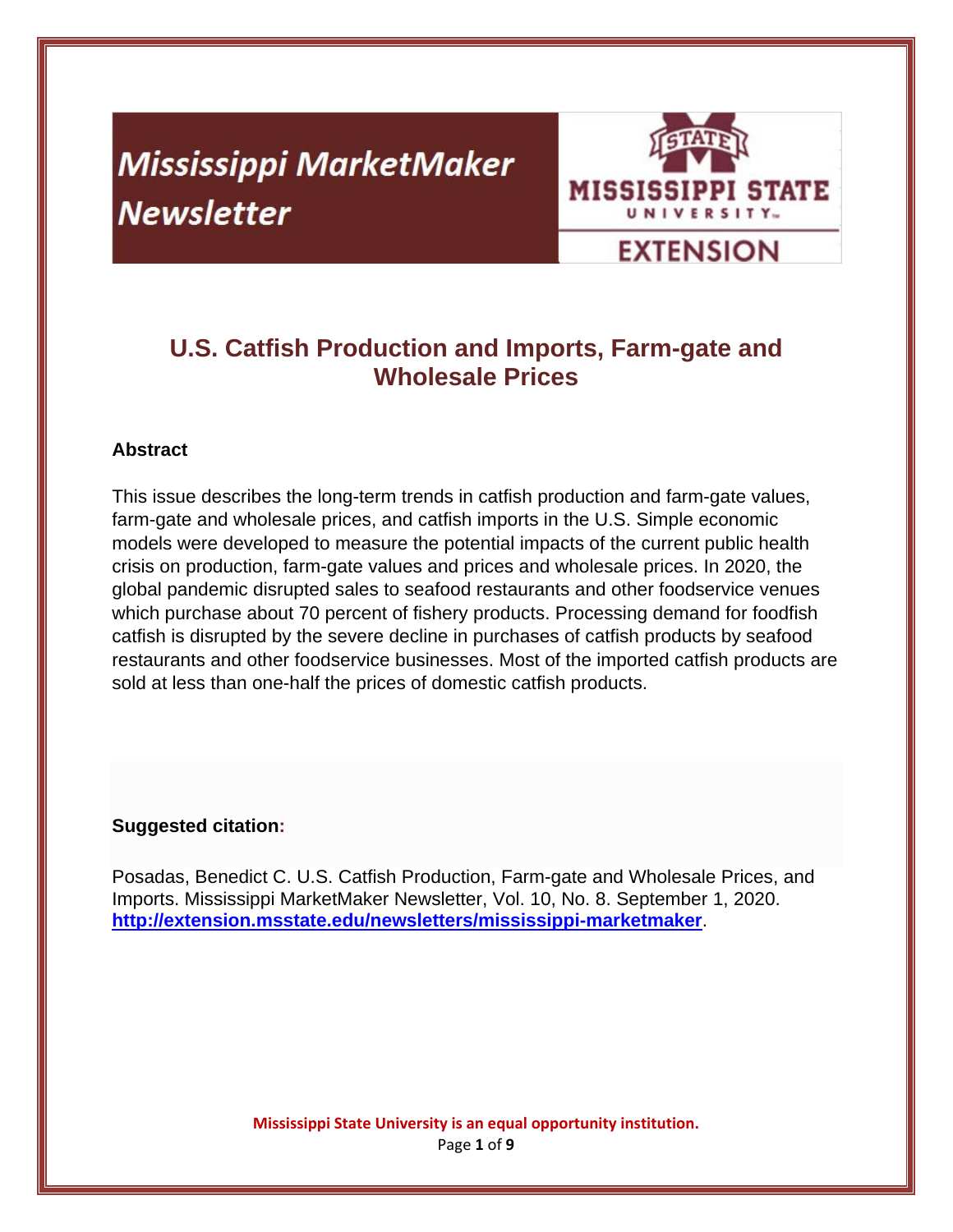#### **Economic Impacts of the Global Pandemic on Seafood Sales**

The COVID-19 pandemic was declared a national emergency in the U.S. on March 13, 2020. With the severe disruptions in seafood sales to eating and dining places, producers are forced to hold inventory longer subject to storage capacity and costs, cut back if not shutdown operations, or develop ways to sell directly to consumers. Globally, restaurants will lose 25 to 30 percent of total restaurant sales compared to 2019 (Seafood Source, 2020). U.S. consumers spent an estimated \$102.2 billion on fishery products in 2017, including \$69.6 billion at restaurants and other foodservice venues, and \$32.5 billion at retail. (Intrafish, 2020). U.S. restaurants had sales of \$450 billion during the 12 months ending in January. Just over 48 percent of this is from off-premise dining, such as takeout or delivery (Intrafish, 2020). Recently, it was projected that 35 percent of U.S. restaurant purchases evaporate in 2020 (Seafood News, 2020).

#### **Economic Model**

This economic analysis attempts to measure the direct economic impacts of COVID-19 pandemic on the catfish production, farm-gate values, farm-gate and wholesale prices, and imports. The benchmark period used in estimating the direct economic losses was the years 2015-19. Available data starting in 2020 were compared to the benchmark period. Economic losses are expressed in percent change with respect to the benchmark period.

Catfish data were retrieved from USDA-NASS (https://quickstats.nass.usda.gov/). Wholesale prices of catfish products were compiled from Urner Barry Comtell (https://www.comtell.com/). Data of catfish imports were downloaded from NOAA Fisheries Foreign Fishery Trade Data (https://www.fisheries.noaa.gov/national/sustainablefisheries/foreign-fishery-trade-data).

#### **Catfish Production**

Catfish farmers produced an average of 347 million pounds per year during the past decade. The annual production fluctuated from the mean by 48 million pounds per year, indicating covariation by 14 percent. Mississippi is the largest catfish producing state accounting for 54 percent of total production.

The average productivity of catfish farms had been remarkably rising during the past decade. Catfish farmers adopted improved production technology and pond management practices. Mississippi catfish farms' productivity rose to 5,700 pounds per acre in 2019 from 3,100 pounds per acre in 2011.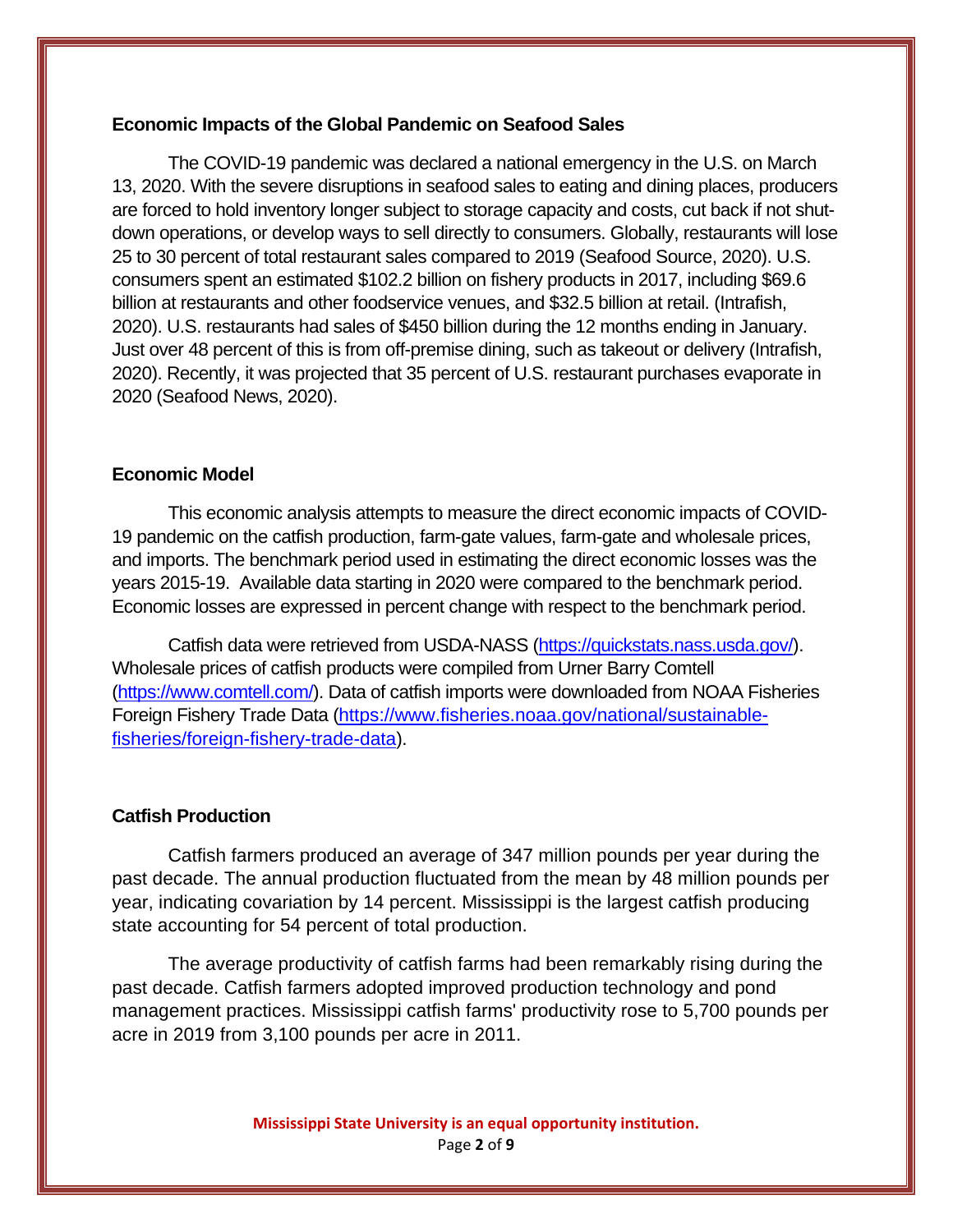

Figure 1 shows the yearly production of catfish in the U.S. and Mississippi from https://quickstats.nass.usda.gov/.

#### **Catfish Farm-gate Values**

The annual foodsize catfish sales averaged \$374 million. Mississippi sold 55 percent of total farm-gate sales. The average farm-gate sales of catfish farmers rose during the past decade. Mississippi catfish farms' average farm-gate sales rose from \$3,400 in 2010 to \$6,300 per acre in 2019.

Catfish farm-gate prices fluctuated from \$0.78 per pound in 2010 to \$1.14 per pound in 2016. The farm-gate price averaged \$1.02 per pound since 2010. The standard deviation was \$0.11 per pound. The coefficient of covariation was 10 percent.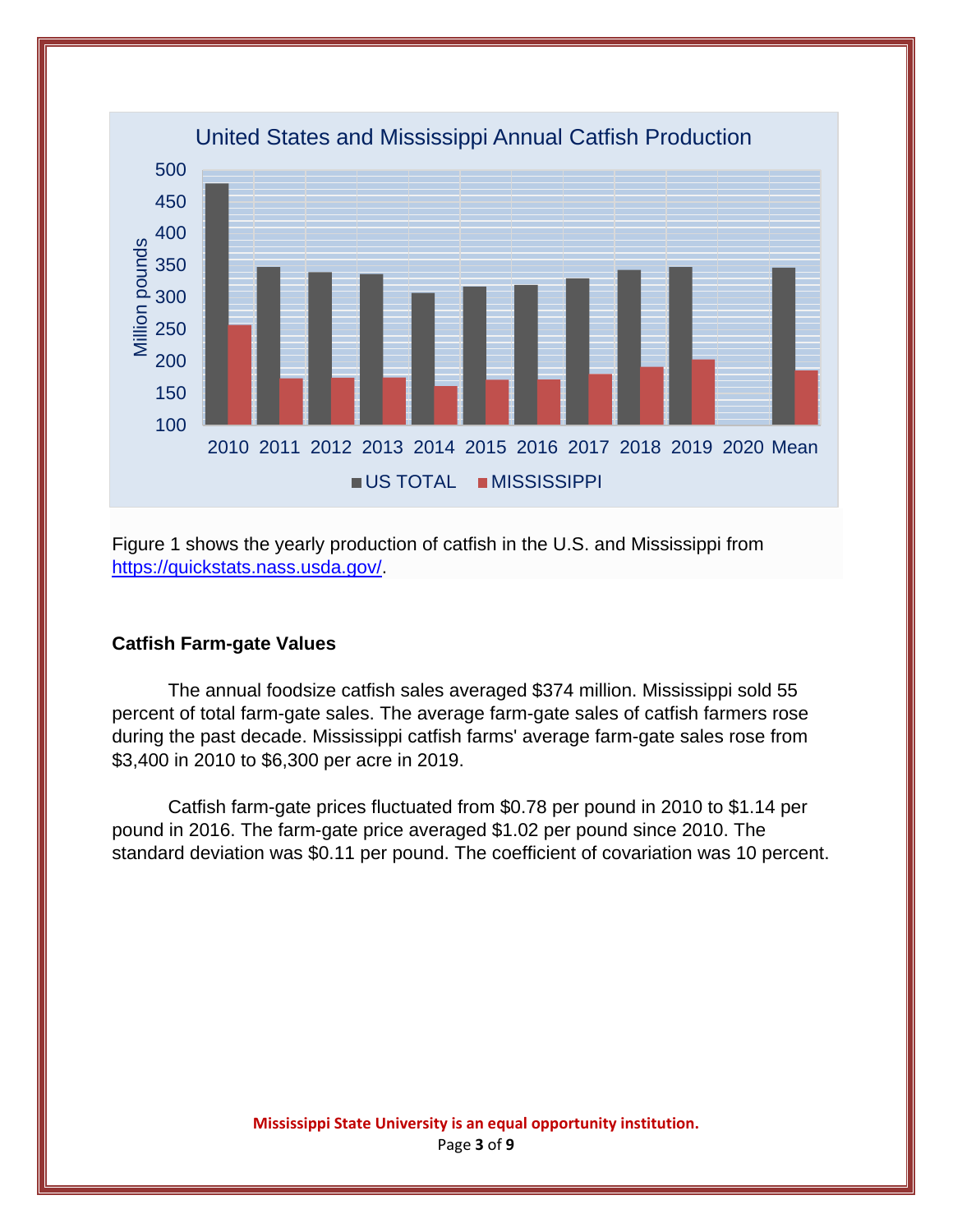

Figure 2 shows the yearly farm-gate values of catfish in the U.S. and Mississippi from https://quickstats.nass.usda.gov/.

#### **Potential Losses in Farm-gate Sales and Prices**

The total water acreage devoted to catfish production continued to decline from 115,000 acres in 2010 to 61,000 in 2020. Remarkable improvements in productivity enabled farmers to stabilize production and sales. Is the decline in acreage a signal that catfish farmers are holding off on stocking ponds? This declining trend has long started since the domestic catfish industry faced very stiff competition from cheaper imported catfish products.

During the past decade, catfish sales to processing plants consisted of 95 percent of total sales. About 70 percent of U.S. seafood sales went to restaurants and other foodservice venues. The remaining 30 percent of U.S. seafood sales were sold at retail. Of the total restaurant seafood sales, 48 percent were from off-premise dining such as takeout or delivery. Recent estimates, however, indicate that 35 percent of restaurant sales evaporate in 2020. These statistics point to a greatly reduced total market demand for processed catfish products by restaurant and other foodservice businesses and the fish and seafood markets.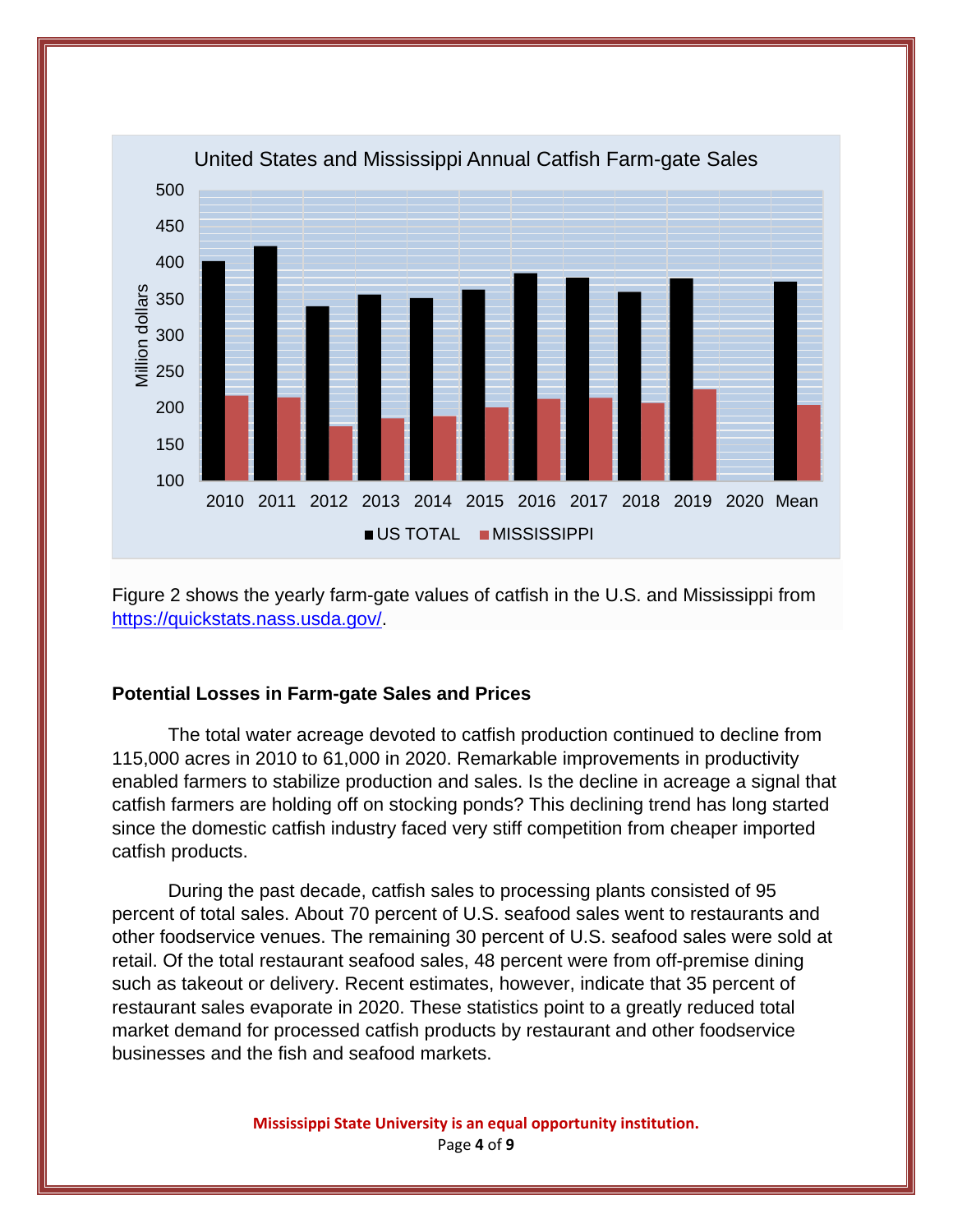#### **Wholesale Prices of Fresh and Frozen Catfish Fillets**

 The wholesale selling prices of catfish by fillet size were compiled from proprietary data reported by Urner Barry Comtell (UBC). Four fillet sizes reported in the UBC wholesale market reports were included in the analysis. Differences in the benchmark prices (Jan-Dec 2015-19) and Jan-Aug 2020 were estimated for both the fresh and frozen catfish fillets. The direct price impacts on wholesale prices are reported in percent change over the benchmark period averages.

The red bars show that wholesale prices of 3-5 oz fresh fillets in Jan-Aug 2020 were higher by 1.5 percent over the 2015-19 prices. The green bars show that wholesale prices of 5-7 oz fillets in Jan-Aug 2020 were higher by 0.3 percent over the 2015-19 prices. The purple bars show that wholesale prices of 7-9 oz fresh fillets in Jan-Aug 2020 were lower by 3.6 percent below the 2015-19 prices. The blue bars show that wholesale prices of 9-11 oz fresh fillets in Jan-Aug 2020 were lower by 3.9 percent below the 2015-19 prices.



Figure 3 shows the direct economic impacts on UBC catfish wholesale prices, boneless & skinless fillet, fresh, domestic south with benchmark years = 2015-19. The source of raw data is Urner Barry Comtell at **https://www.ubcomtell.com/**.

> **Mississippi State University is an equal opportunity institution.** Page **5** of **9**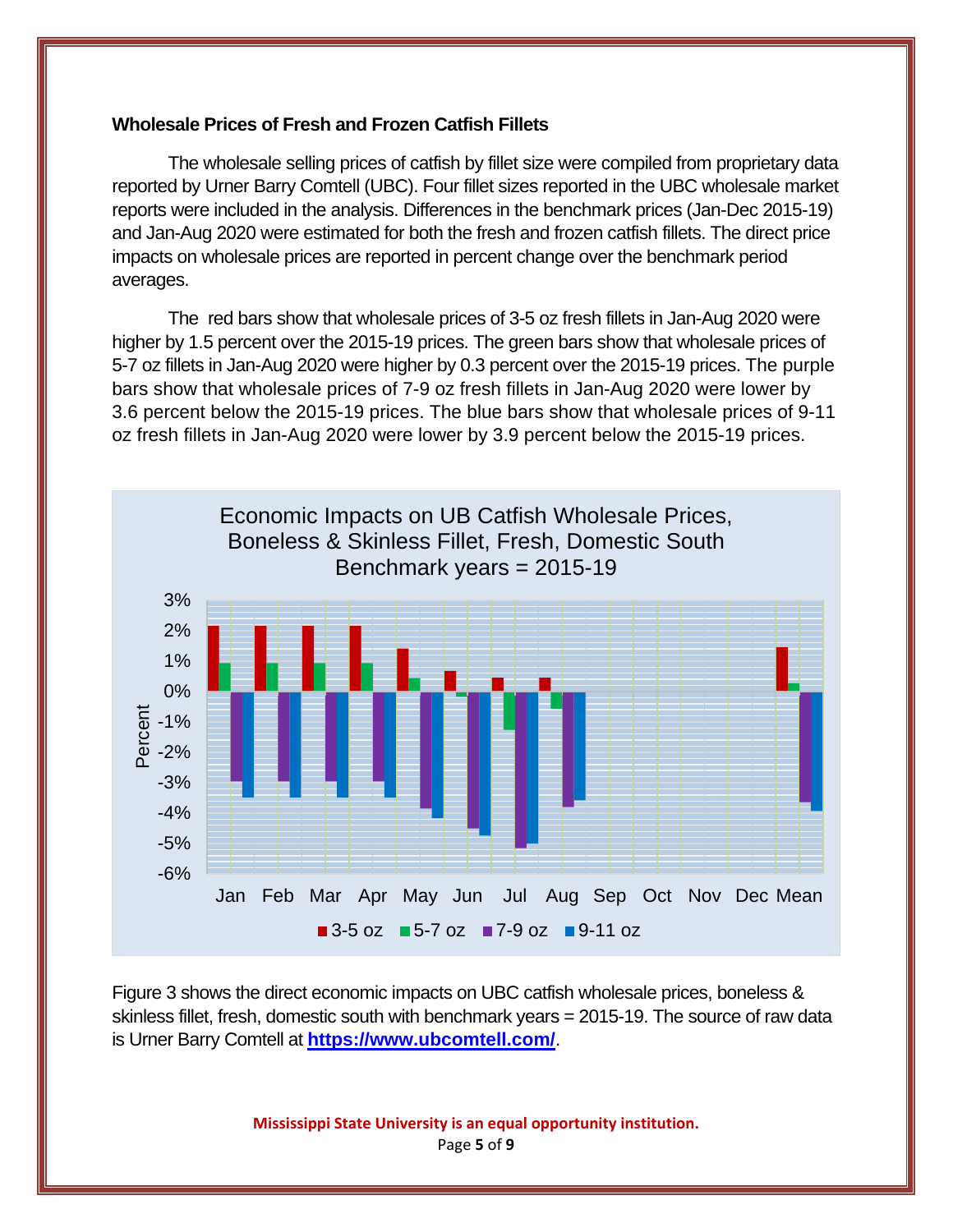The red bars show that wholesale prices of 3-5 oz frozen fillets in Jan-Aug 2020 were higher by 0.7 percent over the 2015-19 prices. The green bars show that wholesale prices of 5-7 oz frozen fillets in Jan-Aug 2020 were higher by 1.5 percent over the 2015-19 prices. The purple bars show that wholesale prices of 7-9 oz frozen fillets in Jan-Aug 2020 were lower by 5.2 percent below the 2015-19 prices. The blue bars show that wholesale prices of 9-11 oz frozen fillets in Jan-Aug 2020 were lower by 5.8 percent below the 2015-19 prices.



Figure 4 shows the direct economic impacts on UBC catfish wholesale prices, boneless & skinless fillet, frozen, domestic south with benchmark years = 2015-19. The source of raw data is Urner Barry Comtell at **https://www.ubcomtell.com/**.

The most likely explanation to these downward trends in wholesale prices is the continued decline in the domestic demand by large institutional buyers due to the mandatory closure of their business operations arising from the ongoing public health crisis. There is also continuous but declining supply of frozen catfish fillets imported from Asia.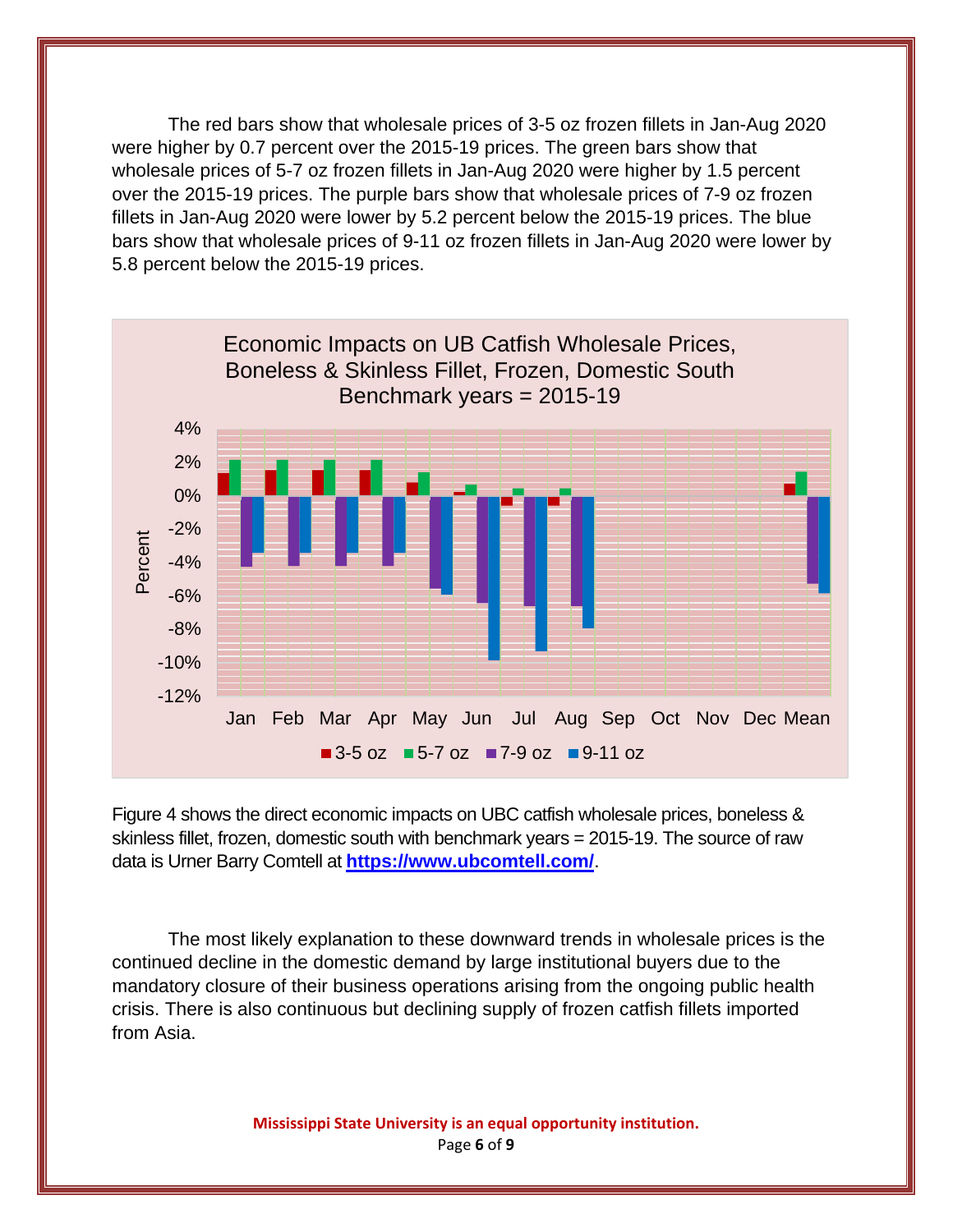#### **Economic Losses on Imports**

U.S. seafood imports create sales, jobs, income, value-added, and tax impacts to the economy. The imported frozen catfish fillets mostly from Vietnam (*Pangasius*) and some from China (*Ictalurus*) increased domestic supply by 20 million pounds per month in 2015-19. In Jan-Jun 2020, the average catfish imports fell to 15 million pounds per month.



Figure 5 shows the some catfish imports from China and mostly from Vietnam from NOAA Fisheries Foreign Fishery Trade Data

**(https://www.fisheries.noaa.gov/national/sustainable-fisheries/foreign-fisherytrade-data).**

These catfish imports from Asia applied so much pressure on the wholesale prices of these products sold in the domestic market. The wholesale prices of imported frozen catfish fillets from Vietnam (*Pangasius*) were 48 percent of the wholesale prices of domestic frozen catfish fillets in 2015-19. In Jan-Jun 2020, wholesale prices of imported frozen catfish fillets from Vietnam (*Pangasius*) were 41 percent of the wholesale prices of domestic frozen catfish fillets.

The wholesale prices of imported frozen catfish fillets from China (*Ictalurus*) were 82 percent of the wholesale prices of domestic frozen catfish fillets in 2015-19. In Jan-

**Mississippi State University is an equal opportunity institution.**

Page **7** of **9**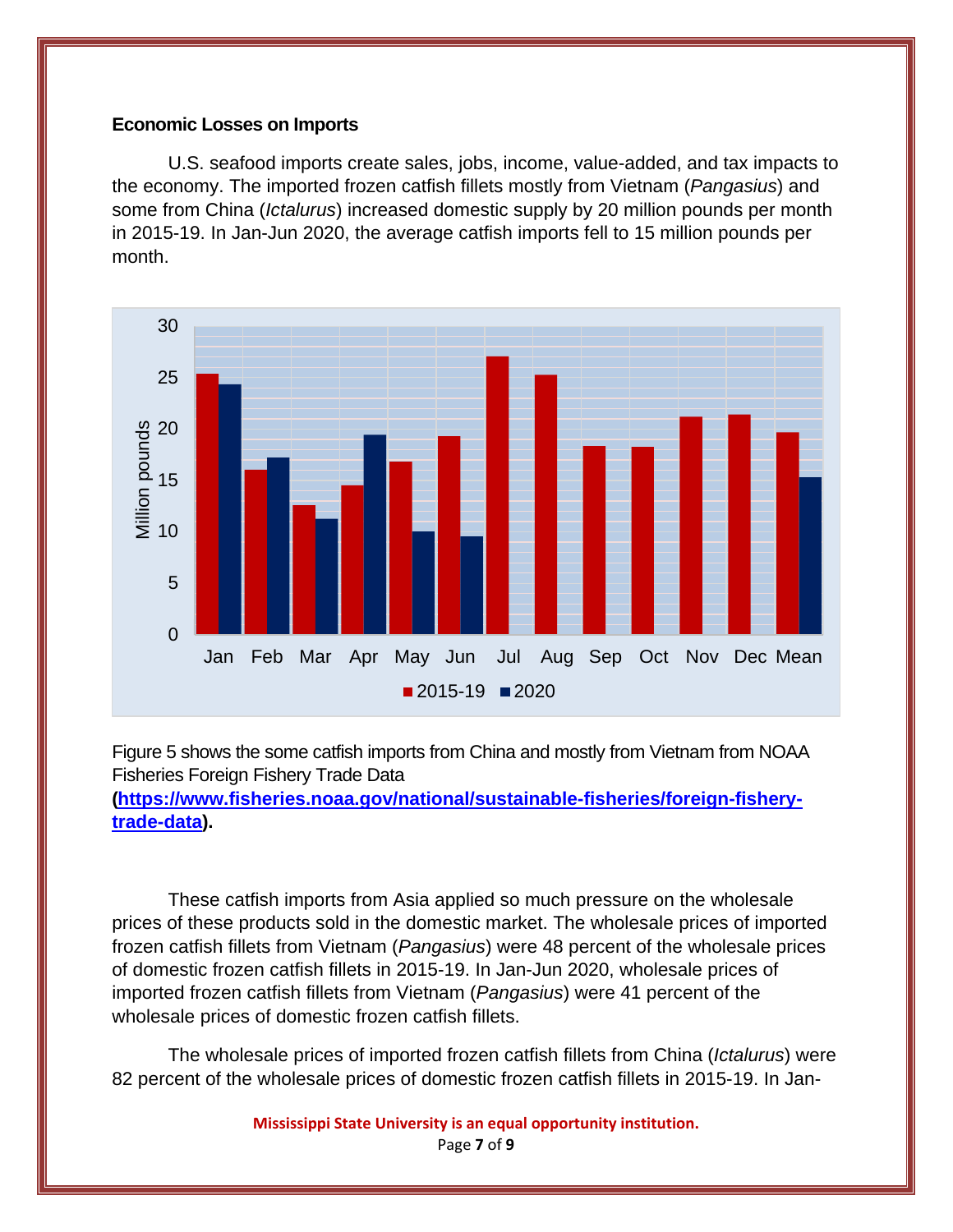

Jun 2020, wholesale prices of imported frozen catfish fillets from China (*Ictalurus*) were 84 percent of the wholesale prices of domestic frozen catfish fillets.

Figure 6 shows the percent of ub wholesale prices, imported to domestic boneless & skinless fillet, frozen 3-5 oz Urner Barry Comtell at **https://www.ubcomtell.com/**.

# **MarketMaker Seafood Businesses**

More than 12,000 businesses that catch, process, and sell seafood products are registered in MarketMaker nationwide. There are more than 200 businesses that promote their seafood products and services in Mississippi MarketMaker. To search for seafood businesses in MarketMaker, perform the following procedures:

- 1. Go to **https://ms.foodmarketmaker.com/main/mmsearch/**
- 2. Click "search" and type "**Fish/Seafood/Shellfish**" in the product box.
- 3. You can sort the search results by relevance and name.
- 4. You can also limit online searches by state and type of business

**Mississippi State University is an equal opportunity institution.** Page **8** of **9**